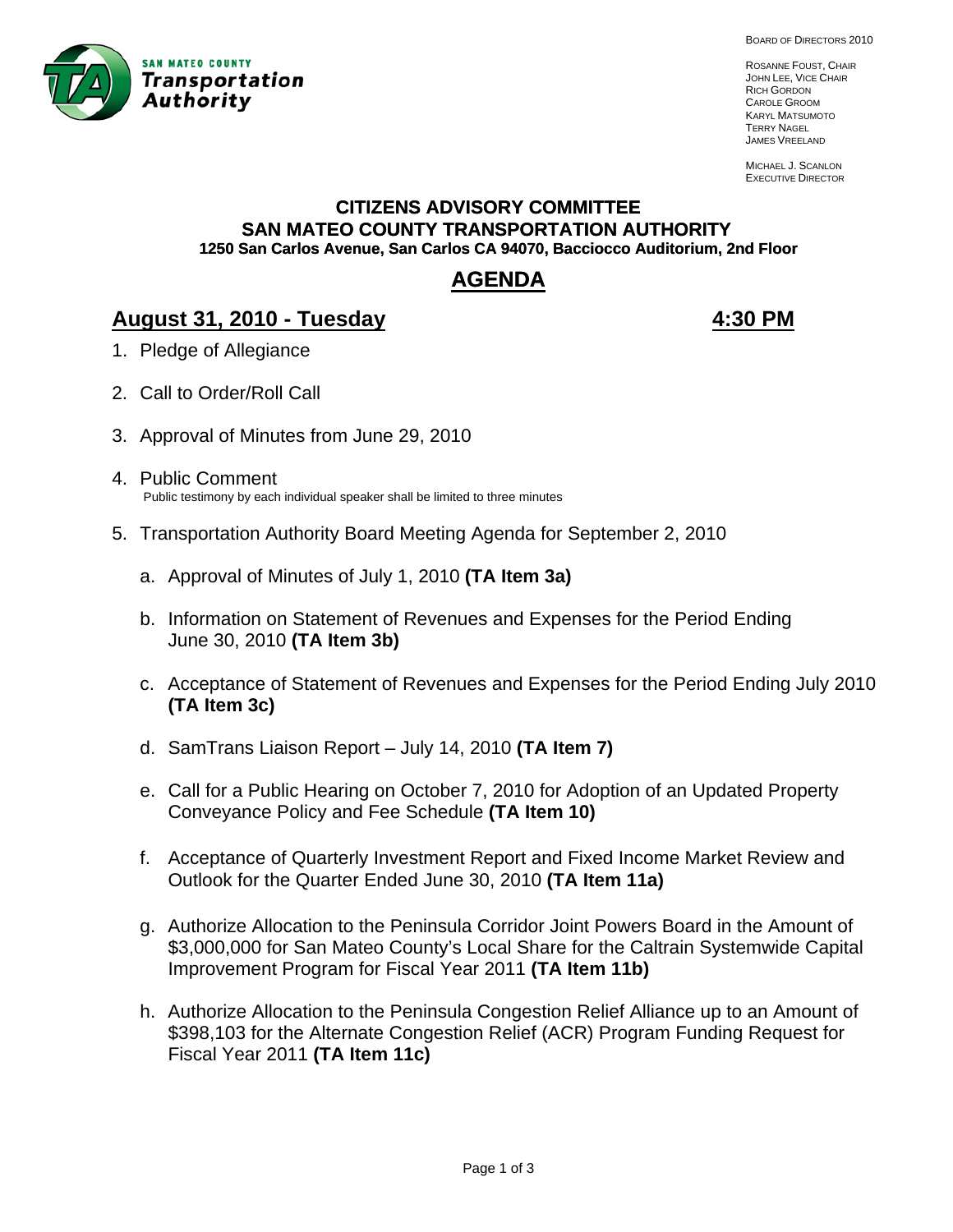- i. Authorize Allocation to the City County Association of Governments (C/CAG) in the Amount of \$650,000 to Fund Implementation of Traffic Congestion Relief Programs Through Fiscal Year 2011 **(TA Item 11d)**
- j. Authorize Allocation to the Metropolitan Transportation Commission (MTC) in the Amount of \$150,000 to Fund the US 101/SR 92 Interchange Study **(TA Item 11e)**
- k. Allocation of \$170,625 of New Measure A Funds: Local Shuttle Program (Part 2 of 2) **(TA Item 11f)**
- l. Update on State and Federal Legislative Program **(TA Item 12a)**
- m. Capital Projects Quarterly Status Report  $-4<sup>th</sup>$  Quarter Fiscal Year 2010 **(TA Item 12b)**
- 6. Report of the Chair (P. Dixon)
- 7. Report from Staff (J. Hurley)
- 8. Member Comments/Requests
- 9. Date, Time and Place of Next Meeting: Tuesday, October 5, 2010 at 4:30 p.m., San Mateo County Transit District Administrative Building, Bacciocco Auditorium, 2<sup>nd</sup> Floor, 1250 San Carlos Avenue, San Carlos, CA 94070
- 10. Adjournment

*All items on this agenda are subject to action* 

CAC MEMBERS: Barbara Arietta (Vice Chair) · Jim Bigelow · Pat Dixon (Chair) · John Fox · Rich Hedges · Randall Hees · **Elizabeth Lasensky · Austin Mader-Clark · Doris Maez · Daniel Mensing · Larry Shaine · April Vargas ·** James Whittemore · Paul Young · George Zimmerman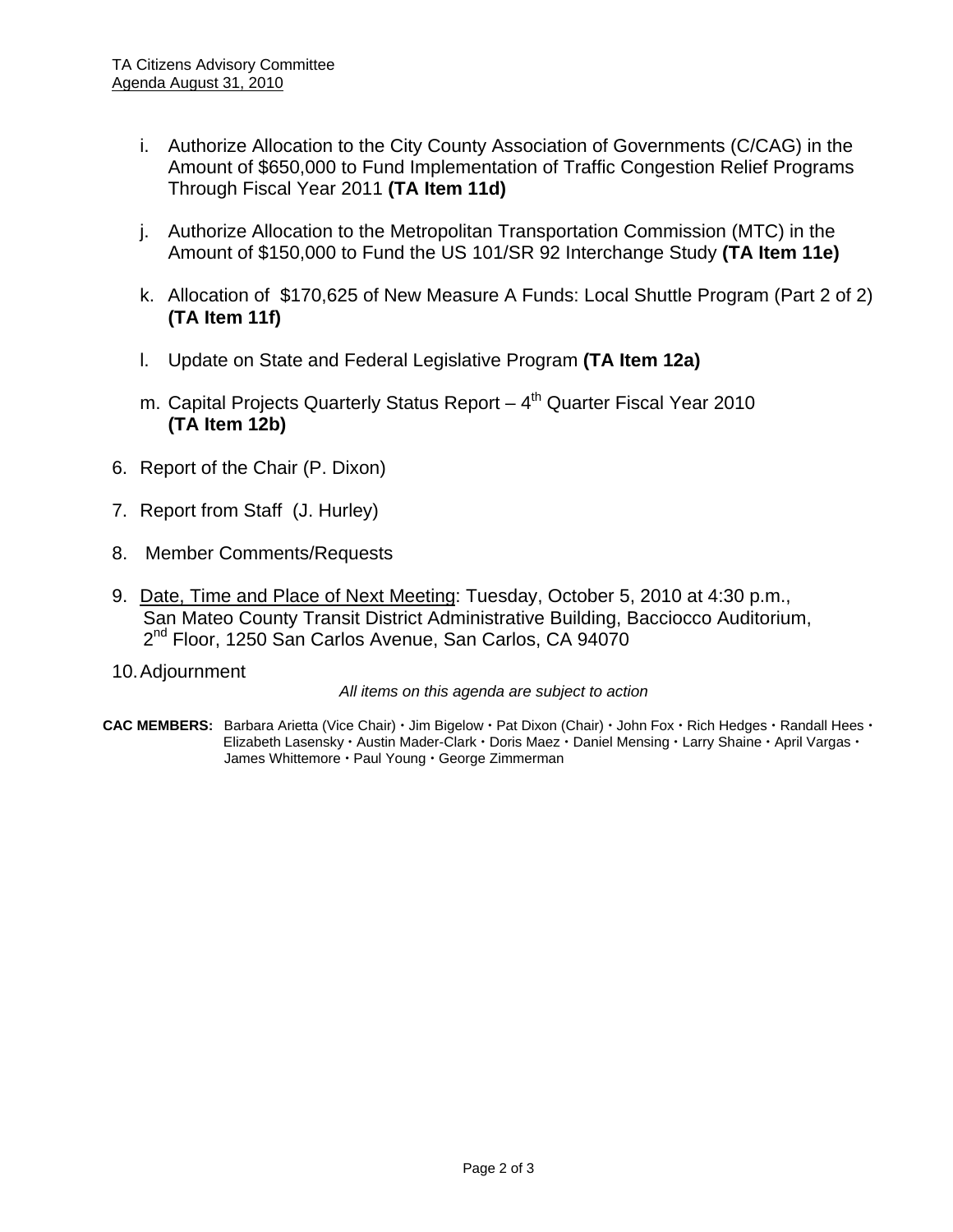# *INFORMATION TO THE PUBLIC*

If you have questions on the agenda, please contact the Assistant District Secretary at 650-508-6223. Assisted listening devices are available upon request. Agendas are available on the Transportation Authority Website at [www.smcta.com.](http://www.smcta.com/)

#### *Date and Time of Boards and Advisory Committee Meetings*

San Mateo County Transportation Authority (TA) Committees and Board: First Thursday of the month, 5 p.m. Transportation Authority Citizens Advisory Committee (CAC): Tuesday preceding first Thursday of the month, 4:30 p.m. Date, time and location of meetings may be changed as needed.

#### *Location of Meeting*

The San Mateo County Transit District Administrative Office is located at 1250 San Carlos Ave., San Carlos, which is one block west of the San Carlos Caltrain Station on El Camino Real, accessible by SamTrans bus Routes: 260, 295, 390, 391, KX. [Click here for map.](http://maps.google.com/maps?f=q&hl=en&geocode=&q=1250+San+Carlos+Ave,+San+Carlos,+CA+94070&sll=37.0625,-95.677068&sspn=33.077336,56.25&ie=UTF8&ll=37.507394,-122.261996&spn=0.008085,0.013733&z=16)

#### *Public Comment*

If you wish to address the Citizens Advisory Committee, please fill out a speaker's card located on the agenda table. If you have anything that you wish distributed to the Citizens Advisory Committee and included for the official record, please hand it to the Assistant Authority Secretary, who will distribute the information to the Committee members and staff.

Members of the public may address the Citizens Advisory Committee on non-agendized items under the Public Comment item on the agenda. Public testimony by each individual speaker shall be limited to three minutes and items raised that require a response will be deferred for staff reply.

#### *Accessibility for Individuals with Disabilities*

Upon request, the TA will provide for written agenda materials in appropriate alternative formats, or disability-related modification or accommodation, including auxiliary aids or services, to enable individuals with disabilities to participate in public meetings. Please send a written request, including your name, mailing address, phone number and brief description of the requested materials and a preferred alternative format or auxiliary aid or service at least two days before the meeting. Requests should be mailed to Rosemary Lake at San Mateo County Transportation Authority, 1250 San Carlos Avenue, San Carlos, CA 94070-1306; or email to [cacsecretary@smcta.com](mailto:cacsecretary@smcta.com); or by phone at 650-508- 6223, or TDD 650-508-6448.

#### *Availability of Public Records*

All public records relating to an open session item on this agenda, which are not exempt from disclosure pursuant to the California Public Records Act, that are distributed to a majority of the legislative body will be available for public inspection at 1250 San Carlos Avenue, San Carlos, CA 94070-1306, at the same time that the public records are distributed or made available to the legislative body.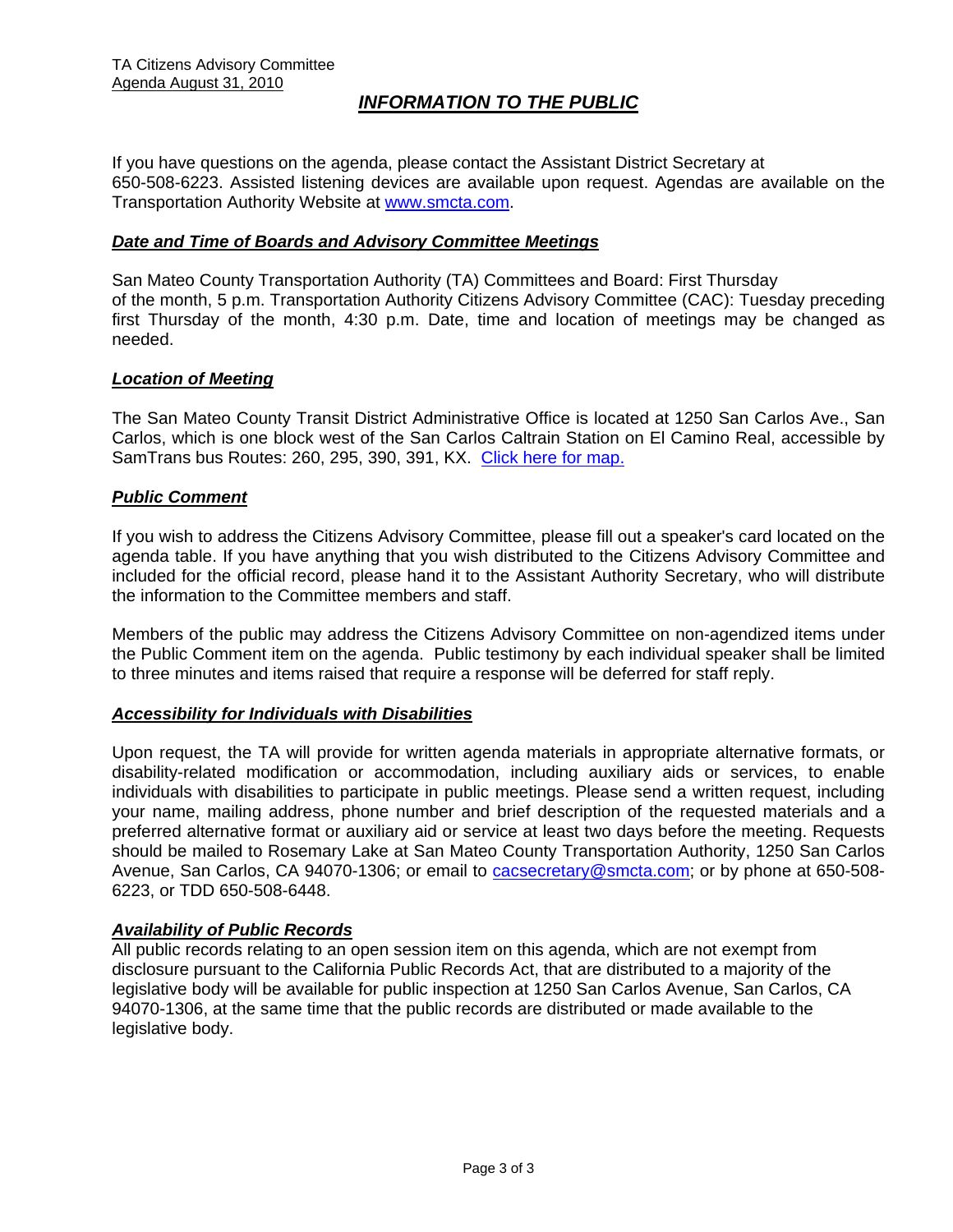### **CITIZENS ADVISORY COMMITTE SAN MATEO COUNTY TRANSPORTATION AUTHORITY**

1250 San Carlos Avenue, San Carlos CA 94070 Bacciocco Auditorium, 2<sup>nd</sup> Floor

# **MINUTES OF JUNE 29, 2010**

**MEMBERS PRESENT:** B. Arietta, P. Dixon (Chair), J. Fox, D. Maez, D. Mensing, L. Shaine, A. Vargas, J. Whittemore, P. Young

**MEMBERS ABSENT:** J. Bigelow, R. Hedges, R. Hees, A. Mader-Clark, G. Zimmerman

**STAFF PRESENT:** S. Cocke, M. Espinosa, K. Green, H. Lafebre, R. Lake, M. Lee, J. McKim, L. Snow

Chair Pat Dixon called the meeting to order at 4:37 p.m. Doris Maez led the Pledge of Allegiance.

# **APPROVAL OF MINUTES**

A motion (Maez/Shaine) to approve the minutes of June 1, 2010 was passed.

#### **PUBLIC COMMENT**

None

# **ITEMS FOR REVIEW – JULY 1, 2010 TA BOARD AGENDA**

There was no discussion on the following items:

- 1. Approval of Minutes of June 3, 2010 TA Item 3a
- 2. SamTrans Liaison Report June 9, 2010 TA Item 8

#### **FINANCE**

#### **Allocation of New Measure A Funds: Local Shuttle program (Part 1 of 2) TA Item 11c**

Senior Planner Stacy Cocke provided details on Part 1 and Part 2: Local Shuttle Program: Part 1 of 2 - Review

- The call for projects includes 12 existing shuttle operations funded with original Measure A. There are eight new projects, of which three are currently not funded by the TA.
- Foster City has allocated funding for its Red Line and Blue Line shuttle applications. In order to maintain service, the Red Line shuttle will eliminate the westbound route and maintain the eastbound route. This reduced the TA funding request by one-half.
- Staff is recommending the TA Board allocate a total of \$99,718 in new Measure A Local Shuttle Program Category funds for Fiscal Year (FY) 2011 for the three projects currently not funded by Measure A: Foster City Blue Line, Foster City Red Line and Redwood City Mid Point shuttles.

Larry Shaine asked for clarification on the funding term for Foster City. Ms. Cocke said the call for projects is a two-year call for projects. Current allocations will be for one year because only the FY2011 budget has been approved. However, the funding agreement will be prepared for two years of funding.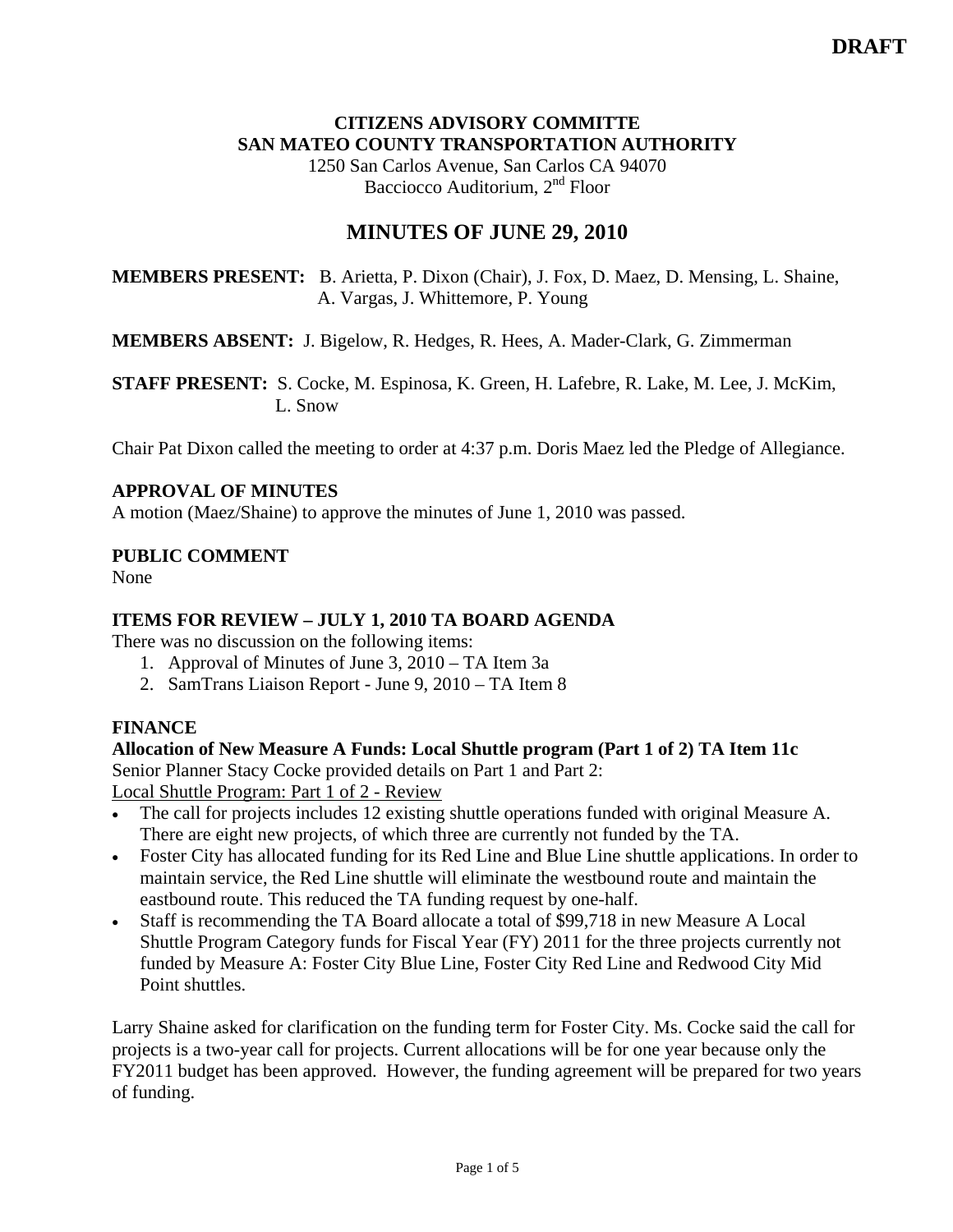#### Local Shuttle Program: Part 2 of 2

- Staff has requested five of the eight new applicants provide additional information. These include South San Francisco Ferry, East Palo Alto Shopper Shuttle, East Palo Alto Youth Shuttle, Menlo Park Senior Shuttle Shopper and Millbrae (On-call).
- The South San Francisco Ferry Shuttle will run Monday through Friday during the morning and evening commute hours from the Jack London Ferry Terminal in Oakland to employer destinations in the Oyster Point area. Service is set to begin September 2011.
- The East Palo Alto Shopper Shuttle is a community shuttle providing service within the city to Redwood City, Palo Alto and Mountain View. It connects to Caltrain, the Valley Transportation Authority, SamTrans, AC Transit and the Stanford Marguerite Shuttle.
- The East Palo Alto Youth Shuttle is mainly a fixed route and makes on-demand stops for youth services.
- The Menlo Park Shuttle is an on-call senior shuttle including trips to Safeway, the post office and library.
- The Millbrae on-call shuttle serves El Camino Real corridor and Millbrae Intermodal Station and supplements service reduction of SamTrans Route 342.
- The total funding request for Part 2 for FY2011 is \$125,000.
- The program is undersubscribed by \$950,000.
- The project schedule for Part 2 will be presented at the September 2 TA Board meeting.

Jim Whittemore said he thought there was a reference that Genentech was helping subsidize shuttles and thought there would be no subsidization. Ms. Cocke said there is no subsidy from Genentech.

Executive Officer, Planning and Development Marian Lee said her recollection is that when the Water Emergency Transportation Authority (WETA) was working with the Peninsula Traffic Congestion Relief Alliance and the TA, WETA was also engaged in discussions with other businesses, including Genentech, to see if there might be other shuttle opportunities.

Mr. Whittemore said he didn't oppose any of the applications to the extent he knows, but 65 percent funding for the South San Francisco Ferry Shuttle bothered him because the services are mainly going to white-collar job locations for people who don't live here. Ms. Cocke said, for existing and new shuttle applications, any shuttle applications that don't have a 50 percent match will be examined more closely in future calls for projects.

Mr. Whittemore asked that the San Mateo County location column include the Coastside in the Shuttle Operations – Funding and General Shuttle Information spreadsheet.

Ms. Maez said the East Palo Alto Shopper Shuttle times are daytime hours. She said previous minutes noted times targeted the needs of the local community for late shift work from 1 a.m. to 2 a.m. Ms. Lee said that was part of East Palo Alto's shuttle program and falls under weekday and weekends. East Palo Alto didn't apply for a specific shuttle for late night use and asked for funding for weekday morning and afternoon times. They have a separate bus that runs late night from 11 p.m. to 1 a.m.

Manager, Planning and Research Marisa Espinosa said the reference in the previous minutes referred to the East Palo Alto Community Shuttle, which was one of the grandfathered projects and runs during late-night hours.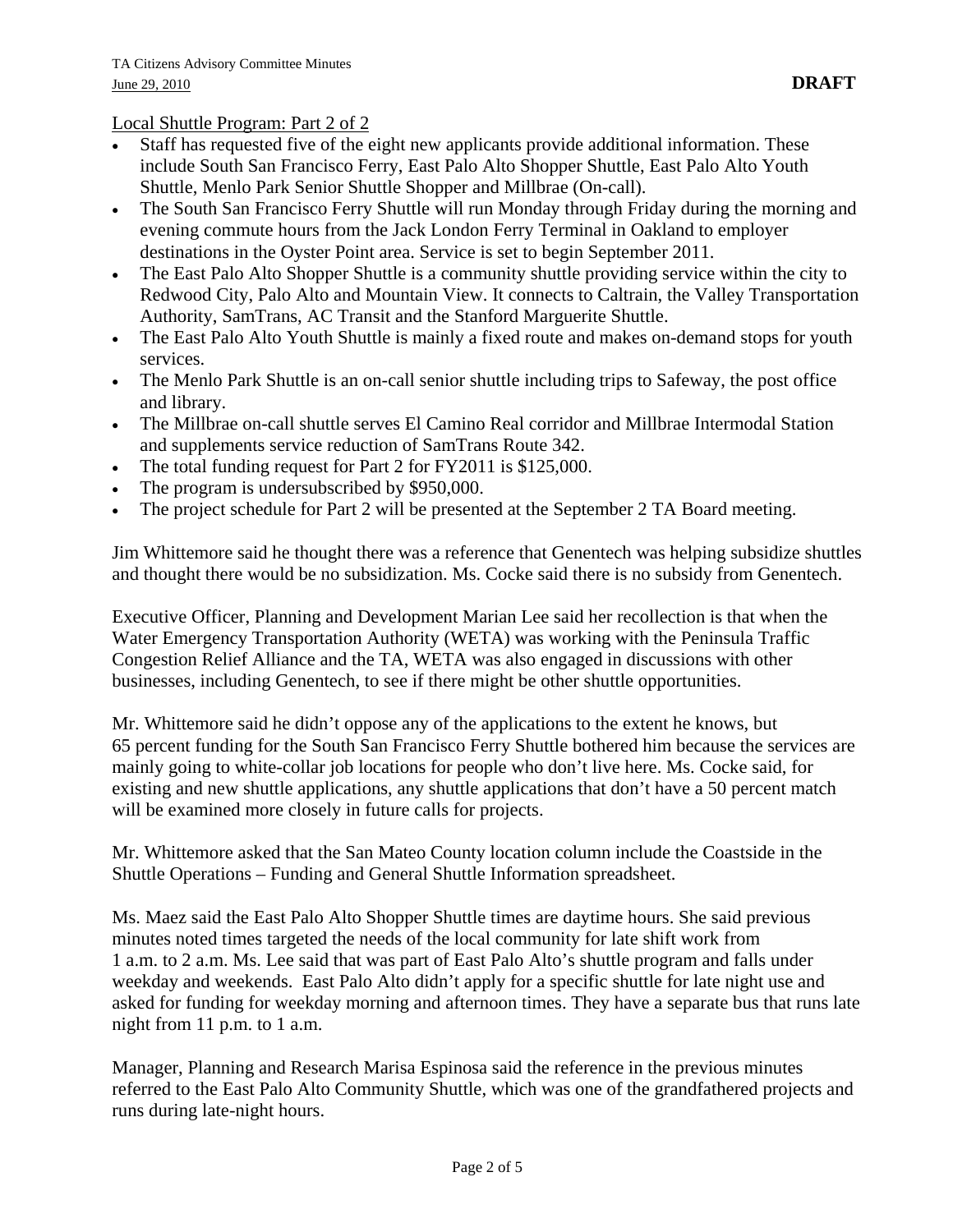A motion (Shaine/Whittemore) to approve the local shuttle funding was approved.

#### **Acceptance of Statement of Revenues and Expenses for May 2010 – TA Item 3b**

Mr. Whittemore said revenues for miscellaneous income are 36.9 percent worse than projections due to slower than anticipated progress on capital projects and asked what this was tied to. Mr. McKim said staff will clarify.

Mr. Whittemore commented on interest income for the current and prior fiscal years and asked if the reporting methodology for staff projections has changed. Mr. McKim said staff will clarify.

Paul Young said interest rates are at a historic low.

Mr. Whittemore asked why expenditures for Other Services and Supplies were 18.6 percent better than staff projections. Mr. McKim said staff will clarify.

#### **Authorization to Allocate up to an Additional \$50 Million in Funds to the Investment Portfolio Managed by CSI Capital Management, Inc. (CSI) – TA Item 11a**

Manager Finance Treasury Lori Snow referred to the discussion on interest income revenue. She said when staff made projections last year; they expected rates to begin to rise during FY2010. This has not happened and rates have decreased even lower than the prior year. Ms. Snow said what staff is seeing in the County Pool, Local Agency Investment Fund and the CSI portfolio is a replacement of expiring or maturing investments with lower interest rate investments, and this is putting a damper on returns.

Ms. Snow provided details on the \$50 million investment to the CSI portfolio. Staff came to the TA Board in December 2009 requesting authorization to allocate \$50 million from the County Pool to the portfolio managed by CSI, formerly Tamalpais Wealth Advisors (TWA). Staff is recommending the Board approve an additional \$50 million allocation from the County Pool to CSI. CSI returns are better; staff feels there is more transparency; and the TA receives an economic update every quarter. The TA portfolio includes \$250 million currently in the County Pool and \$150 million currently in the CSI portfolio. This allocation will bring the CSI portfolio up to \$200 million and reduce the County Pool to \$200 million for a 50/50 split.

Mr. Shaine asked if the move causes any difficulty for the County Pool. Ms. Snow said no negative or positive feedback has been received.

Barbara Arietta said there is a limitation on the amount of money moved to CSI. She asked if staff will ask the Board to move a specific amount on a consistent basis. Ms. Snow said there is no additional allocation planned for FY2011 and there has been no discussion for FY2012.

Mr. Whittemore asked why staff wouldn't recommend moving more than 50/50 given the performance difference. Ms. Snow said it had taken a long time to obtain approval from the Board to start an investment portfolio in addition to the County Pool and there has been support for all allocations, but there hasn't been a discussion on moving the majority of the funds.

John Fox asked if CSI's fee decreases as the portfolio increases. Ms. Snow replied yes.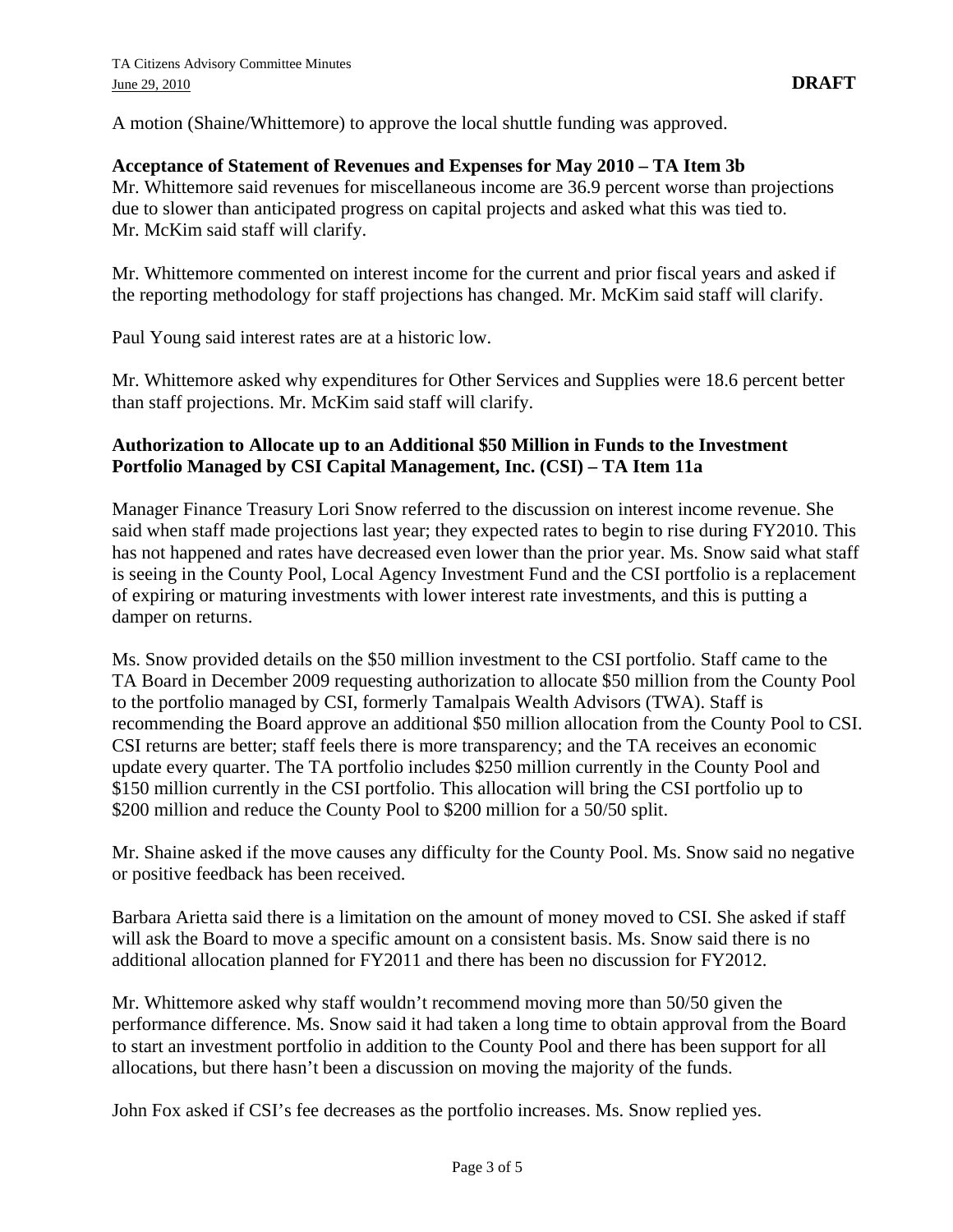Mr. Whittemore asked about the management fee for the County Pool vs. CSI, and how much revenue the County Pool would lose with the allocation to CSI. Ms. Snow said the fee for the County Pool is only 33 basis points, which covers everything overall. The fee for CSI is seven or nine basis points with additional points for a custodial fee and CSI's costs are overall less than the County Pool.

Ms. Arietta said she was surprised there has been no conversation about moving more funds out of the County Pool, and thinks it's a rational thing to consider. Ms. Snow said she would bring that to the attention of the Executive staff.

A motion (Whittemore/Arietta) to support the \$50 million allocation to CSI was approved.

# **Award of Contracts to The Louis Berger Group, Inc. and to Jones & Stokes Associates, Inc. to Provide On-call Environmental Planning Consulting Services for up to \$500,000 for a Threeyear Term – TA Item 11b**

Manager of Capital Projects and Environmental Planning Hilda Lafebre said an Evaluation Committee reviewed and scored proposals received and determined the above two firms were qualified for contract awards. The \$500,000 will be shared in the aggregate between the two firms. Staff recommends the Executive Director or his designee to exercise up to two additional one-year option terms with the above two firms for up to \$250,000 in total for both option terms, to be shared in the aggregate, if deemed in the best interests of the TA.

Mr. Whittemore asked how staff will decide which firm to use. Ms. Lafebre said it will depend on the needs of the project, each firm's expertise, and their experience with the California Environmental Quality Act and National Environmental Policy Act.

Ms. Maez said it is a very prudent way to proceed.

Mr. Shaine asked if the contracts have minority ownership requirements. Ms. Lafebre said, absolutely, and must meet Disadvantaged Business Enterprise requirements if using State or Federal funding.

A motion (Shaine/Arietta) to support the award of contracts to The Louis Berger Group, Inc. and Jones & Stokes Associates, Inc. was approved.

# **PROGRAM**

# **Update on the State and Federal Legislative Program – TA Item 12a**

Government Affairs Manager Seamus Murphy was unable to attend the meeting. The CAC will review the Legislative staff report and e-mail him with any questions.

## **REPORT OF THE CHAIR – PAT DIXON**

Asked Ms. Arietta to provide a summary of the June 22 informational meeting on the Calera Parkway Project.

Ms. Arietta said people who attended the March 3 project scoping meeting were not pleased with the amount of information presented. There was a three-hour presentation on June 22; the first hour was an open house to review project charts, diagrams and graphs with a question/answer period by TA and Caltrans staff. There was a one-hour formal meeting followed by another open house.